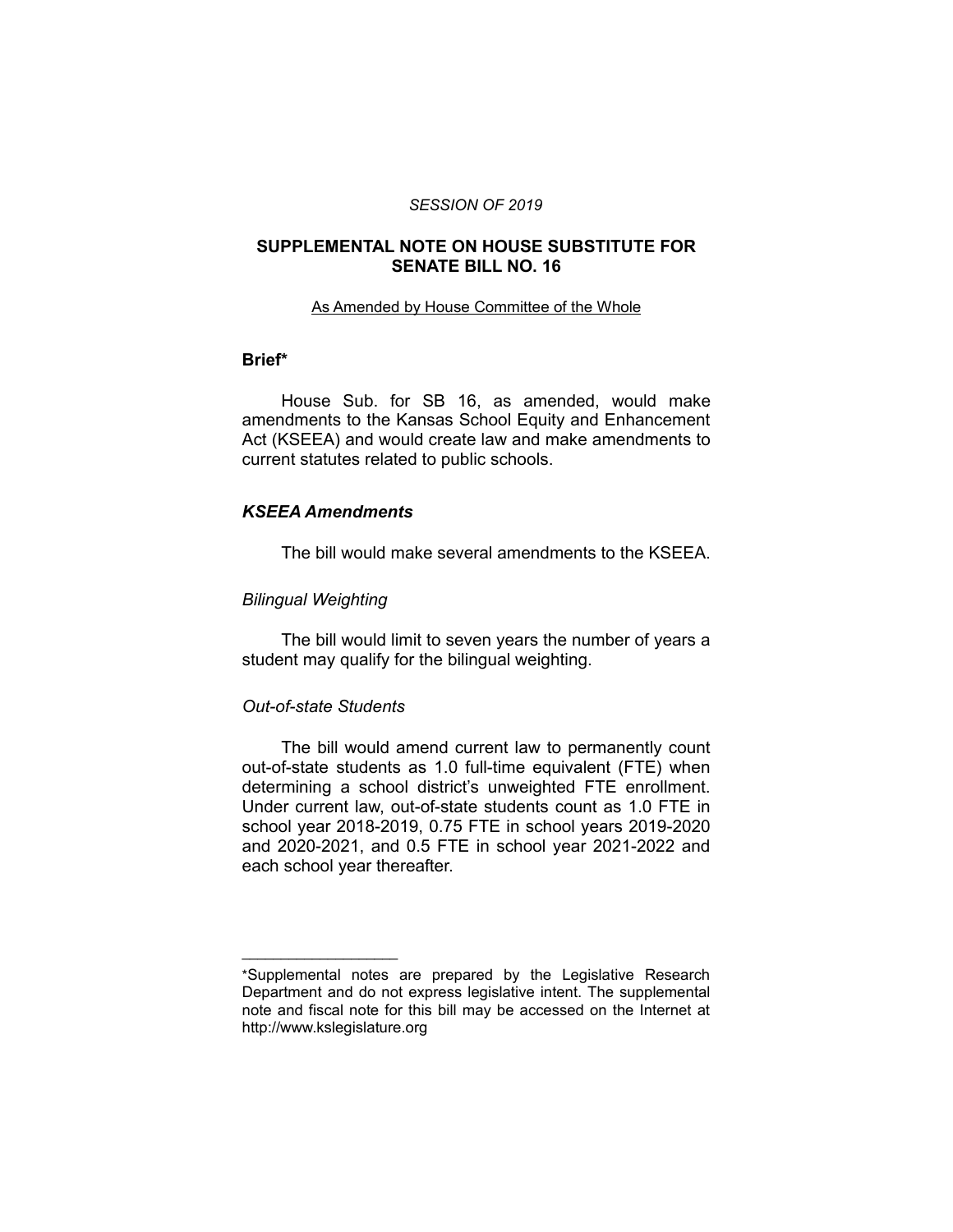# *School Finance Audits*

The bill would amend the planned schedule of school finance audits to be completed by the Legislative Division of Post Audit. The bill would replace the planned cost-function performance audit in FY 2021 with an audit of school district unencumbered cash balances. The new audit schedule would be as follows:

- FY 2020: At-risk education;
- FY 2021: School district unencumbered cash balances;
- FY 2022: Bilingual education;
- FY 2023: Virtual school programs; and
- FY 2024: Cost-function performance audit.

# *Other Provisions*

### *Accountability Reports*

The bill would require the Kansas State Department of Education (KSDE) to create one-page performance accountability reports for the state, each school district, and each school building. The performance accountability reports would be required to include information required by the federal Every Student Succeeds Act, or any successor act, and the college and career readiness metrics developed and implemented by the Kansas State Board of Education (KSBE).

The bill would also require KSDE to prepare annual longitudinal reports on student achievement on the state assessment for English language arts, mathematics, and science.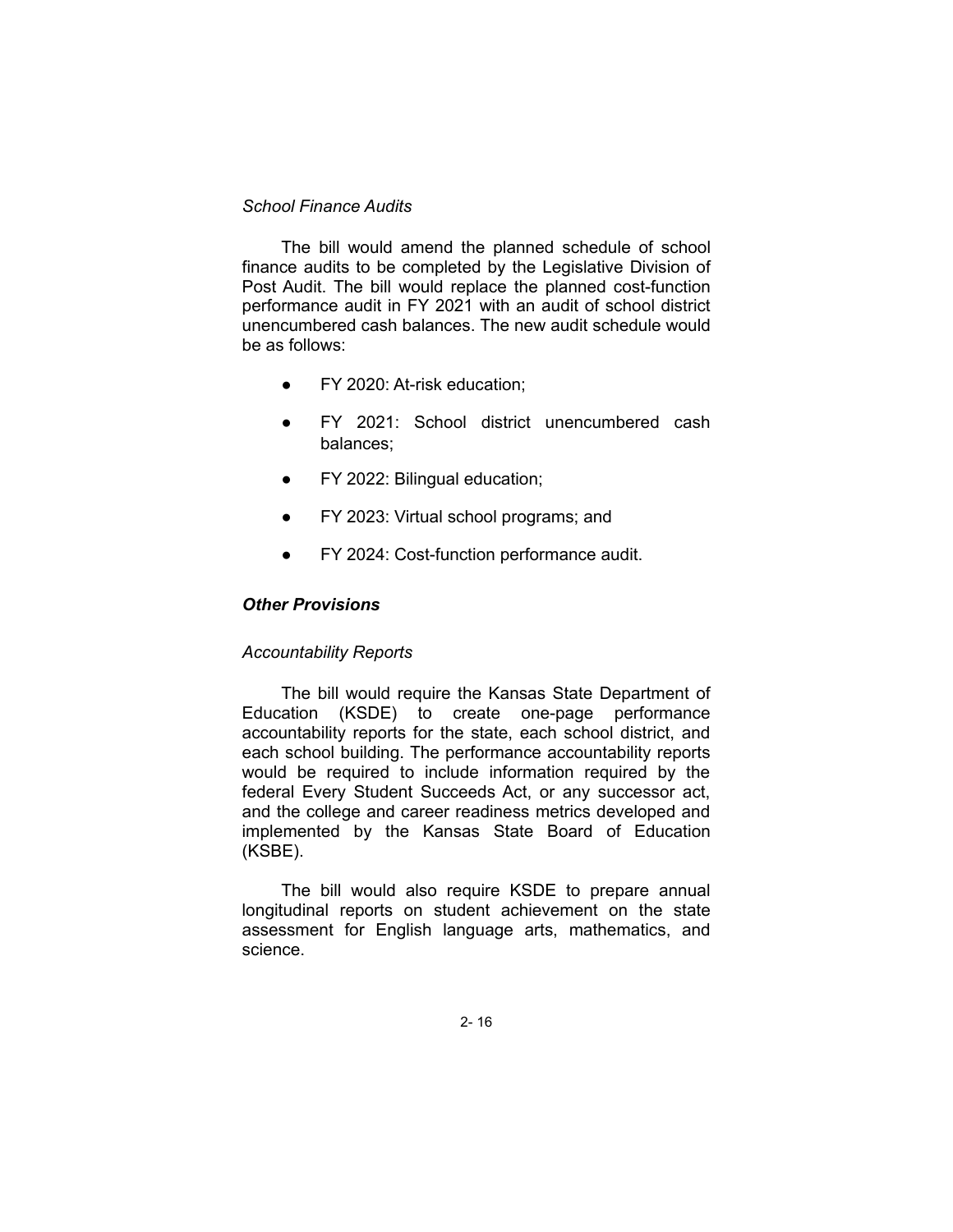The bill would amend law that requires KSDE to prepare annual school funding reports. The bill would require the following be reported:

- The virtual student FTE enrollment be reported in addition to the full FTE for the school district;
- Any local revenue sourced be identified by the specific revenue sources, such as property taxes, student fees, and other sources of revenue; and
- All expenditures for legal services challenging the constitutionality of the school finance system under Article 6, Section 6 of the *Kansas Constitution*, including any dues or fees paid to an organization participating in such litigation.

The bill would establish uniform Internet publication requirements for all reports required to be published by KSDE and school districts. The bill would require KSDE and each school district provide a prominently displayed link on the homepage of their website that takes the user to the reports.

# *Classroom-based Budgeting*

The bill would require the board of education of each school district to reasonably allocate a sufficient amount of moneys to have students enrolled in the school district meet the *Rose* standards codified in KSA 72-3218(c). The bill would require the superintendent of each school district to certify to KSBE that the school district budget reasonably allocates sufficient moneys for instructional costs and the school district has sufficient qualified personnel to provide the curriculum established by KSBE and the school district's atrisk education programs.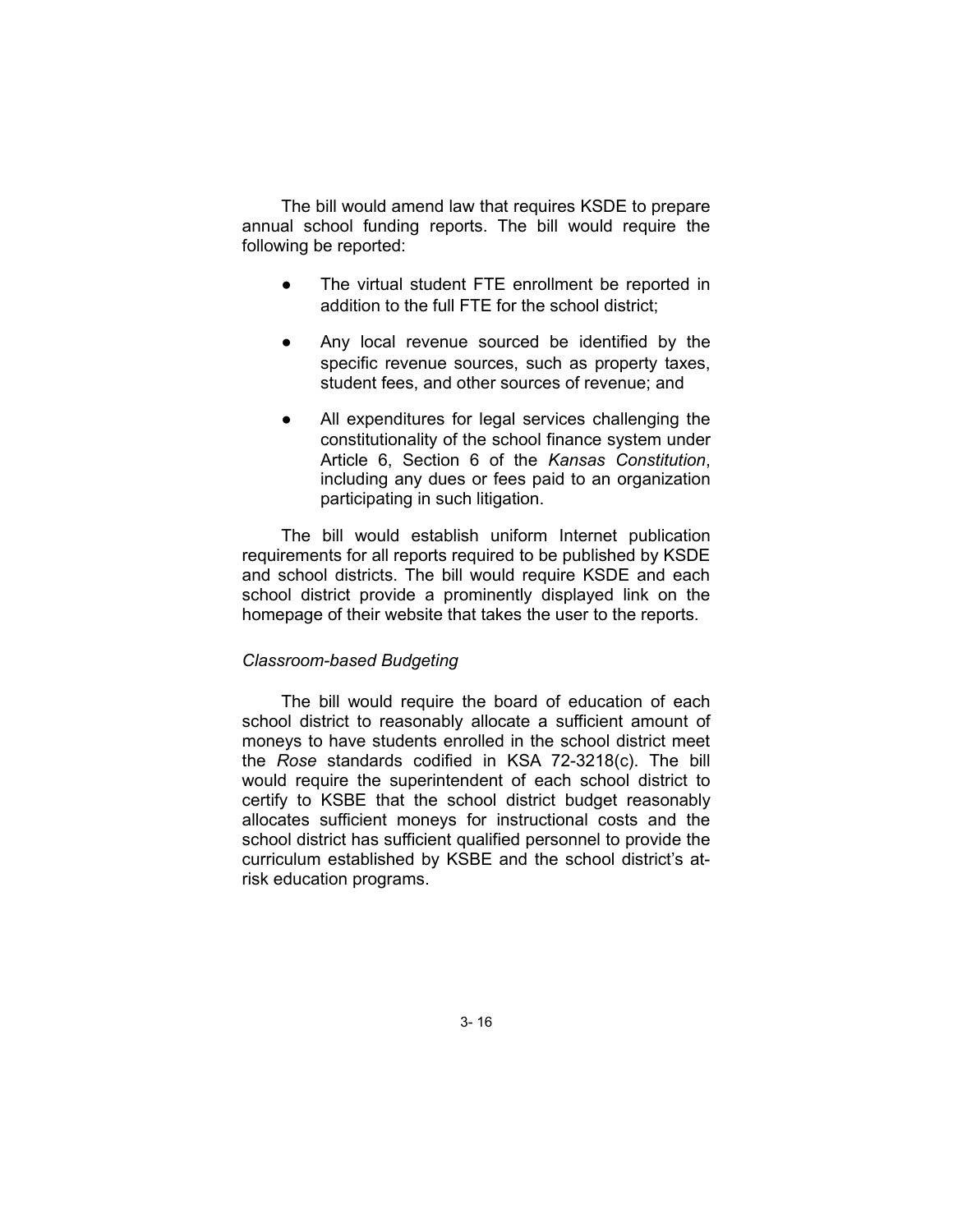# *ACT and WorkKeys Assessments*

The bill would require KSBE to provide the ACT college entrance exam and the three ACT WorkKeys assessments required to earn a national career readiness certificate to each student enrolled in grades 11 and 12 at no charge to the student. The bill would also require KSBE to provide the PreACT college entrance exam to each student enrolled in grade 9. (*Note:* Sub. for SB 423 (2019) required KSDE to provide the ACT and WorkKeys assessments to students in grades 9 through 12 during FY 2020.)

#### *Bullying Provisions*

The bill would require KSDE to establish and maintain a statewide bullying prevention hotline and to take steps to ascertain the school district and school building where the bullying victim attends class, the name of the bullying victim, the alleged offender, any witnesses to the alleged incident, and any school district employees to whom the incident was reported. KSDE would be required to report all information received through the hotline to the school district where an alleged incident occurred. The bill would also require KSDE to report to the Governor and the Legislature each year on the number of bullying reports made through the hotline, including the number of reports made from each school district and each school building. Additionally, the bill would require the hotline phone number be displayed on the home page of a school district's website.

The bill would also amend KSA 72-6147 to require school districts' bullying prevention policies to include information concerning consequences and responses to bullying and procedures for reporting and investigating bullying, and to require the publication of such policies on the home page of a school district's website.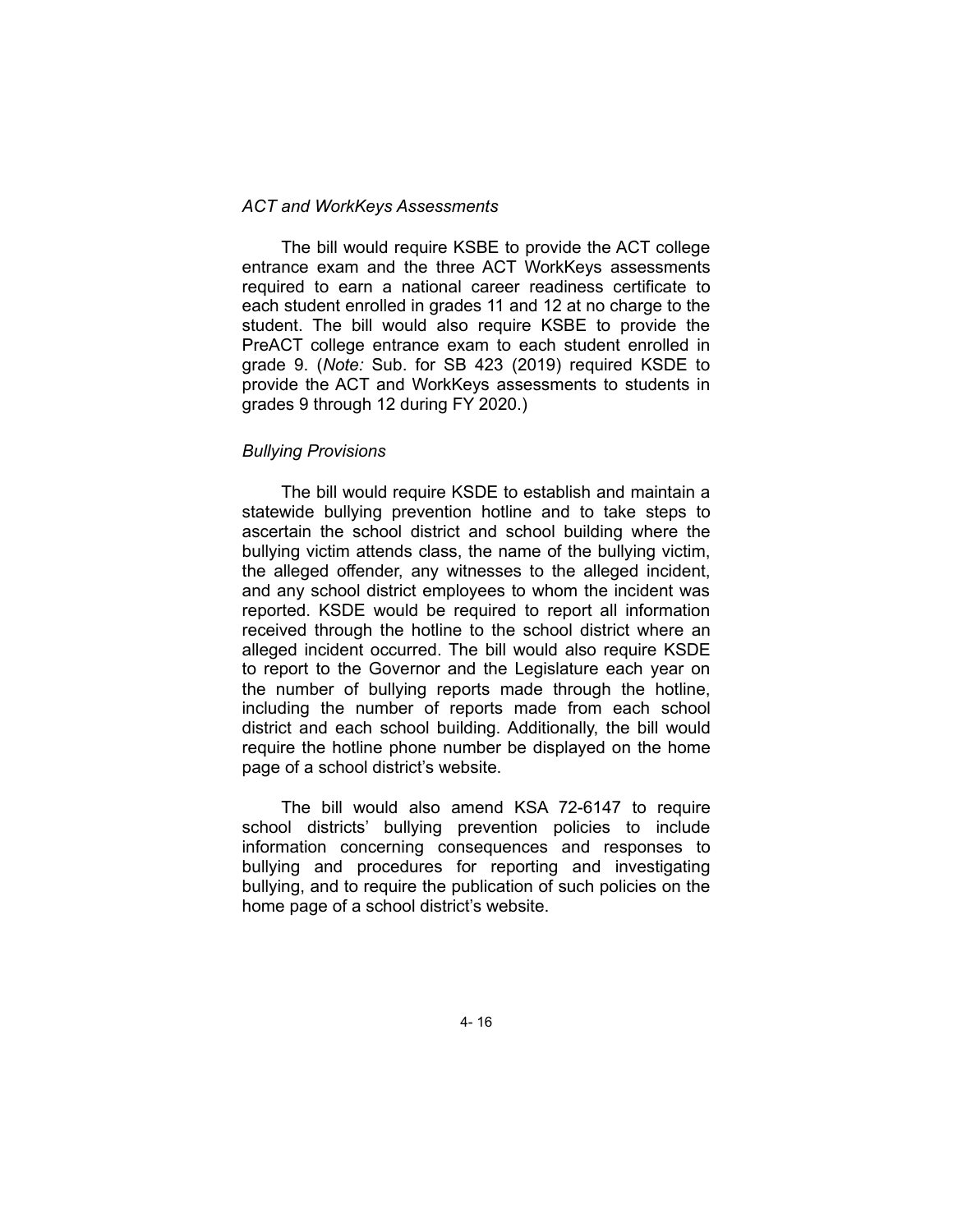# *Special Education Excess Costs*

The bill would eliminate law that provides for Special Education State Aid at a rate of 92.0 percent of excess costs and replace it with a requirement that KSBE annually set the excess cost percentage based on the appropriations for Special Education State Aid for that school year.

#### *Low-income Tax-credit Scholarship Program*

The bill would change the definition of "public school" in the Low-income Student Scholarship Program from the 100 lowest performing schools to the 100 lowest performing elementary schools. The bill would also allow students already receiving scholarships to continue receiving scholarships so no student would become ineligible due to the definition change.

#### *School District Capital Improvements*

The bill would amend KSA 72-5461, which sets a statutory limit on the amount of additional school district bonding authority KSBE can approve. The bill would create an exemption from this statutory limit for bonding authority requests for the maintenance or repair of existing facilities, including roofs, heating and air conditioning systems, school safety measures, and technology updates, or to comply with the Americans with Disability Act or an order of the State Fire Marshal.

The bill would also make Capital Improvement State Aid a revenue transfer from the State General Fund (SGF) for FY 2020, FY 2021, and FY 2022. Under current law, Capital Improvement State Aid is scheduled to revert to a demand transfer from the SGF in FY 2020. (*Note:* This was included in the Governor's FY 2020 budget recommendation for KSDE.)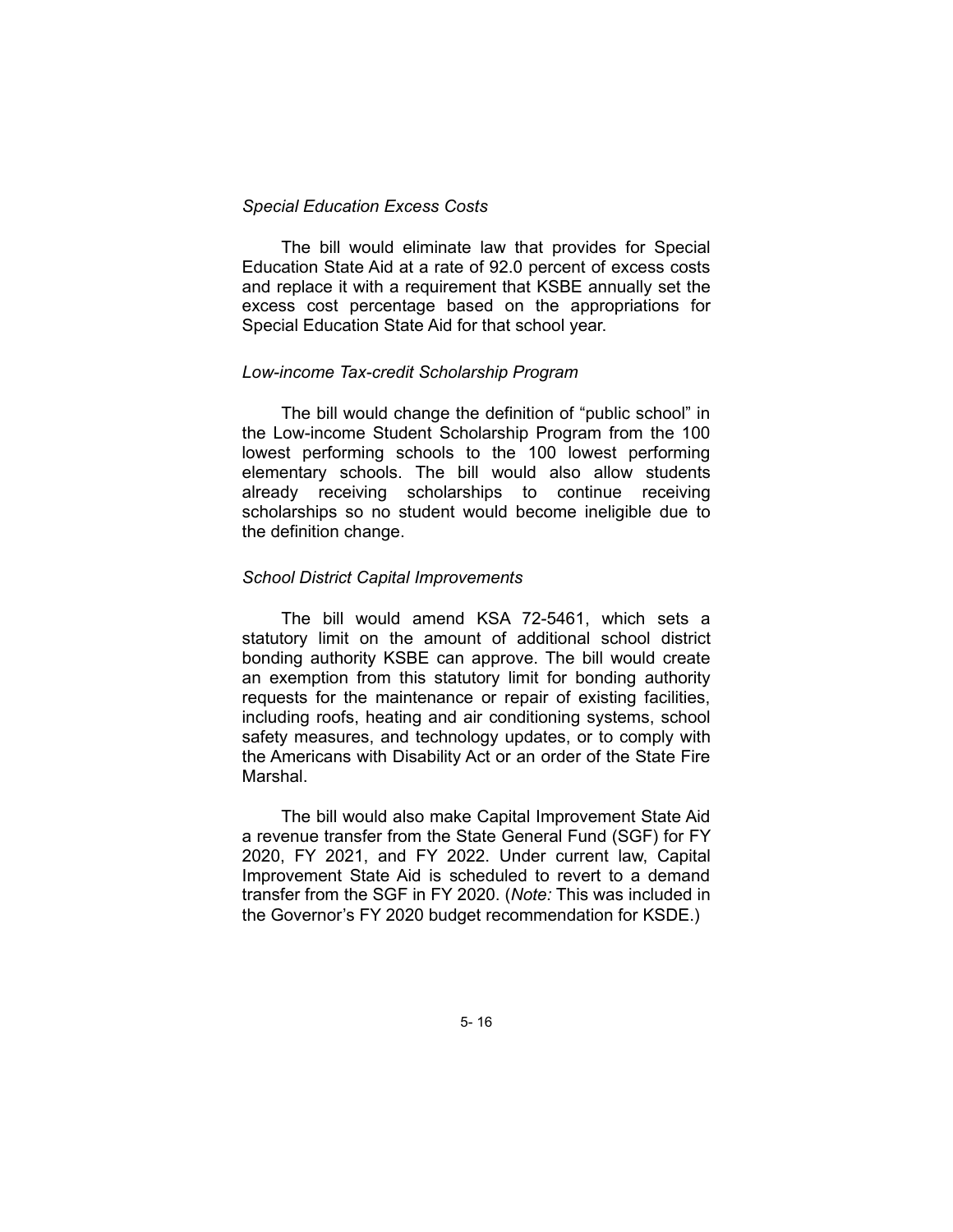### *Graduation Requirements*

The bill would require KSDE to conduct a study during FY 2020 on graduation requirements established by school districts, including whether courses in computer science and personal financial literacy should be allowed to fulfill high school graduation requirements.

### *IT Education Standards Advisory Commission*

The bill would establish the IT Education Standards Advisory Commission (Commission). The Commission would be charged with advising KSBE and the State Board of Regents on information technology standards and industry needs. Members of the Commissions would include two members appointed by the Speaker of the House of Representatives, one member appointed by the House Minority Leader, two members appointed by the President of the Senate, one member appointed by the Senate Minority Leader, three members appointed by the Governor, one member appointed by KSBE, and one member appointed by the State Board of Regents. The Commission would sunset after two years.

#### *School District Transportation*

The bill would amend KSA 72-6487 to require school districts provide transportation services to students living less than 2.5 miles from their school if there is no safe pedestrian route for such students and there is not additional cost to the school district to provide such transportation.

#### *Legislative Task Force on Dyslexia*

The bill would extend the Legislative Task Force on Dyslexia until June 30, 2022, allowing the Task Force to meet once each year.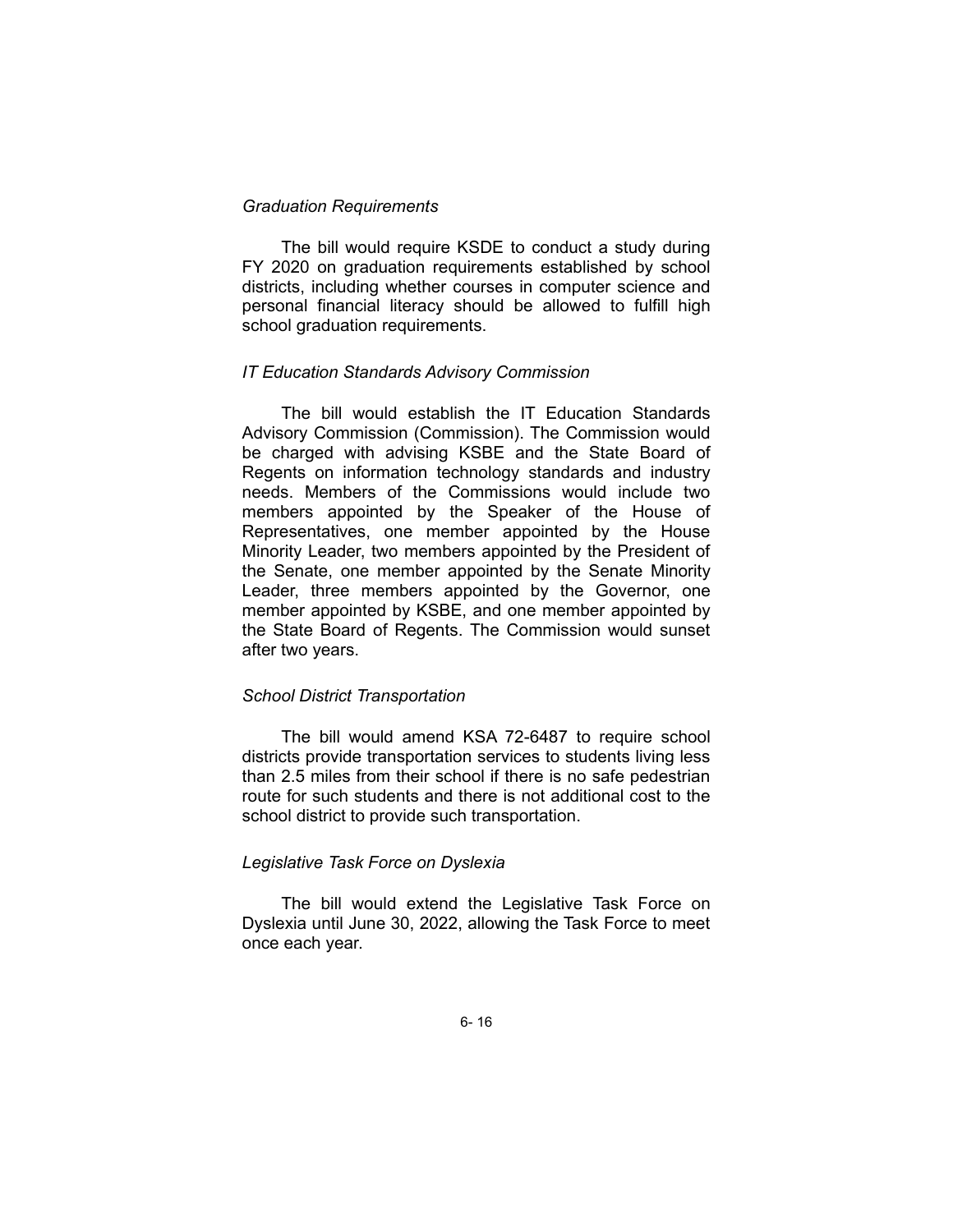### *Methods of Public Education Financing*

The bill would add Jobs for America's Graduates– Kansas (JAG-K) to KSA 72-5193, which lists methods of public education financing in order to satisfy the requirements under Article 6 of the *Kansas Constitution*.

# **Background**

The bill was introduced by the Senate Committee on Education at the request of JAG-K. In the Senate Committee hearing, a representative of JAG-K provided proponent testimony, noting the bill would clarify at-risk funding may be used to support evidence-based programs with measurable successful outcomes that help at-risk students graduate from high school. The representative noted it is important to clarify how at-risk funds may be used, because "at-risk" typically refers to those students eligible for free and reduced lunch, but 28 percent of students who do not qualify for free and reduced lunch are also "at-risk." The representative stated programs such as JAG-K should not be ineligible for state funding simply because these students do not qualify for free and reduced lunch. (*Note:* At-risk funding is tied to free lunch, but students not receiving free lunch can receive at-risk services if they meet the criteria of "at-risk.")

A representative of the Kansas Association of School Boards provided neutral testimony, noting concern with including a specific program in statute. No other testimony was provided.

The Senate Committee amended the bill to include the Boys and Girls Club as a program eligible to receive state appropriations.

At the House Committee on K-12 Education Budget hearing, a representative of JAG-K provided proponent testimony. No other testimony was provided.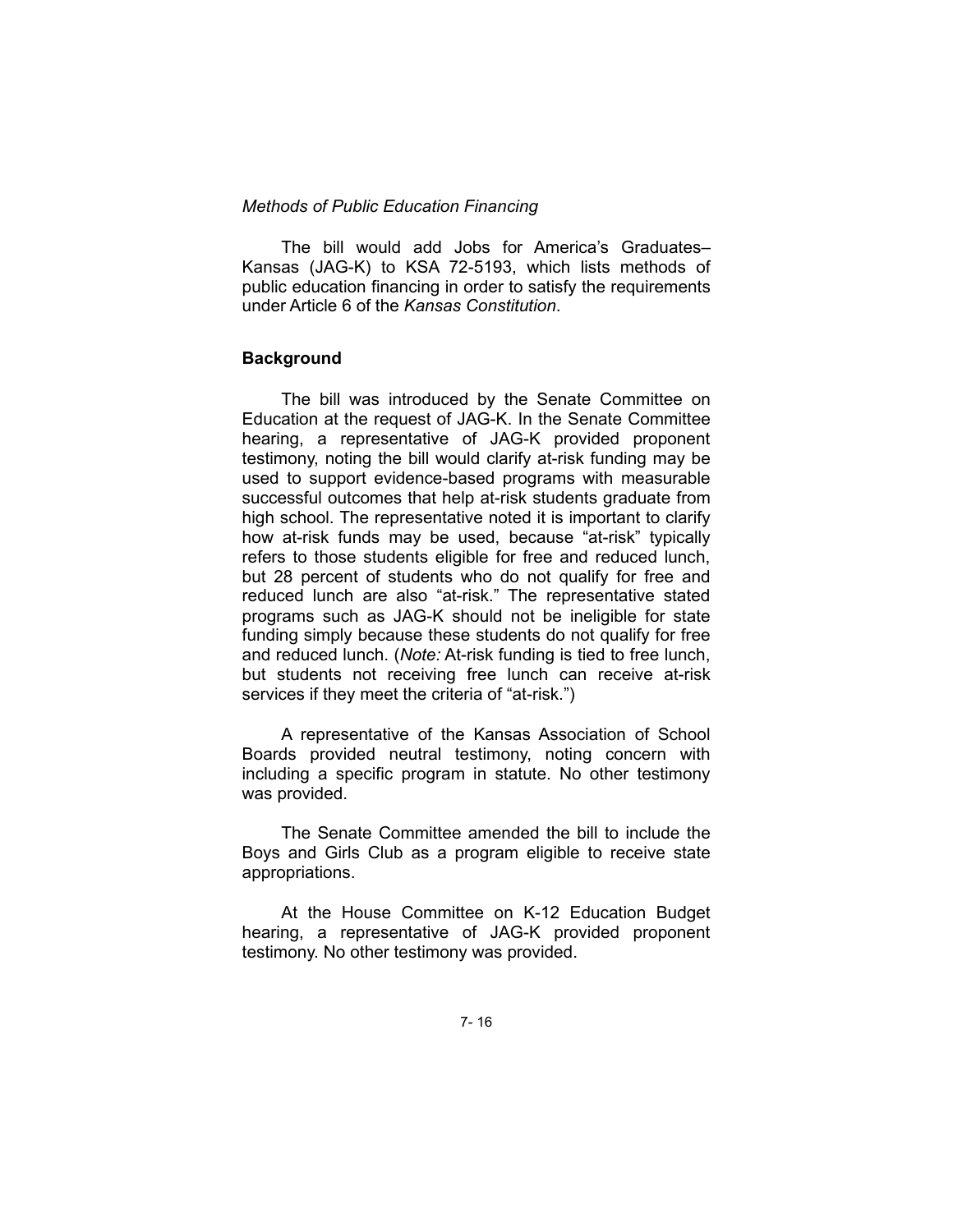The House Committee recommended creating a substitute bill by deleting the contents of SB 16, as amended by the Senate Committee, and inserting select provisions from HB 2395, as introduced. The substitute bill also made the following changes from HB 2395:

- Eliminated the Kansas Hope Scholarship Act;
- Eliminated the Legislative Task Force on Bullying Prevention in Public Schools;
- Eliminated the requirement for school districts to reduce average unencumbered cash balances to 15.0 percent of operating expenditures;
- Increased the limit on the number of years a student may qualify for the bilingual weighting from four years to five years;
- Added language to create the statewide bullying prevention hotline;
- Added language to replace the scheduled costfunction performance audit in FY 2021 with an audit of school district cash balances; and
- Did not include any appropriations to KSDE or significant amendments to the school finance formula (*Note:* These provisions are included in Sub. for HB 2395).

The House Committee of the Whole amended the bill by increasing the limit on the number of years a student may qualify for the bilingual weighting from five years to seven years.

According to the fiscal note prepared by the Division of the Budget on the bill, as introduced, KSDE indicates enactment of the bill would have no fiscal effect.